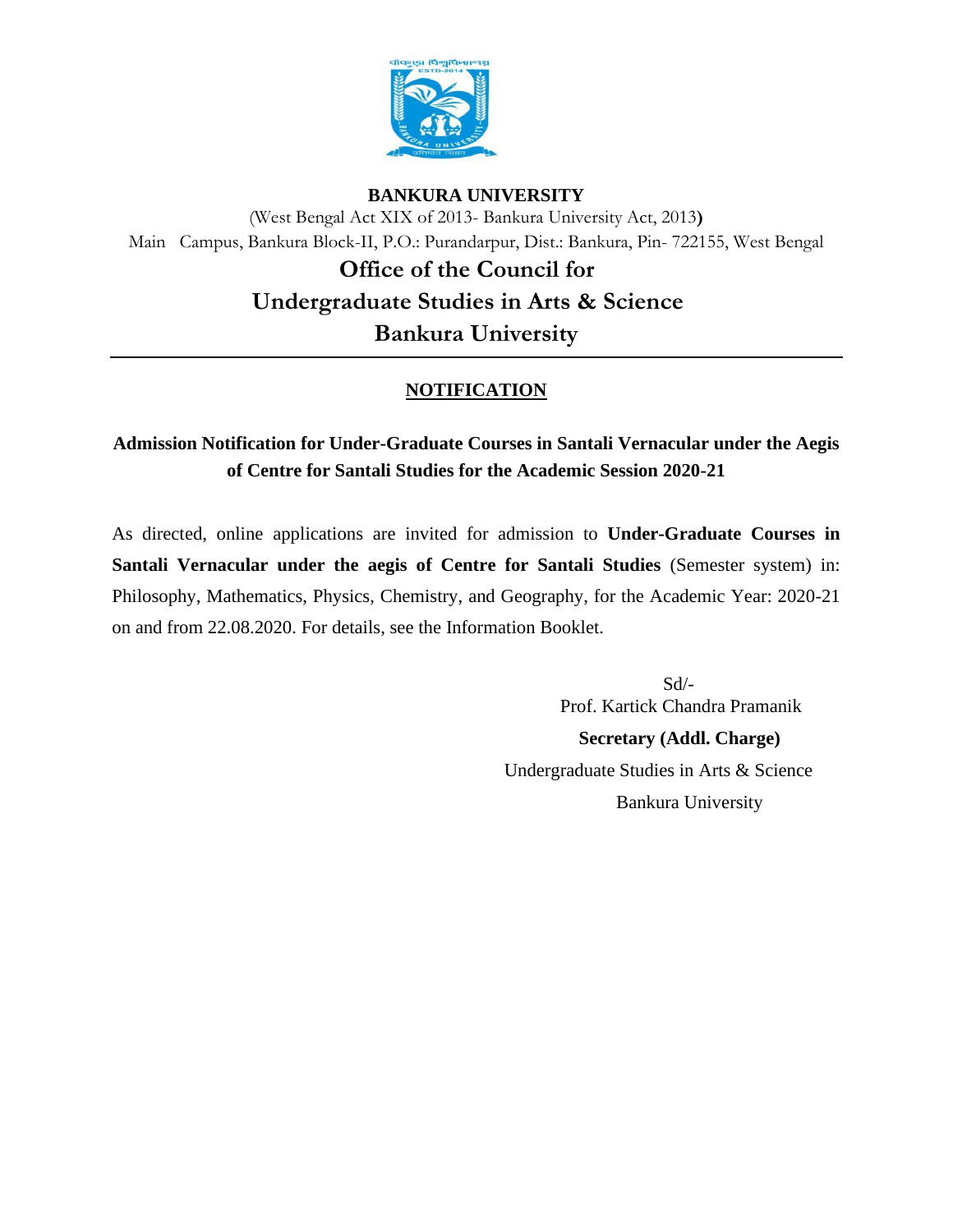

## **BANKURA UNIVERSITY**

(West Bengal Act XIX of 2013- Bankura University Act, 2013**)** Main Campus, Bankura Block-II, P.O.: Purandarpur, Dist.: Bankura, Pin- 722155, West Bengal

# **Office of the Council for Undergraduate Studies in Arts & Science Bankura University**

## **INFORMATION BOOKLET**

**for Admission to Under-Graduate Courses in Santali Vernacular under the Aegis of Centre for Santali Studies for the Academic Session 2020-21**

## **General Information**

### **1. The Minimum Eligibility to Apply for Admission:**

**Honours Degree Course:** All candidates who have obtained at least 40% marks in 10+2 examination are eligible to apply for the Honours Degree Course.

### **2. Reservation of Seats:**

As per Govt. Rules.

### **3. Session Gap:**

For admission to the Under Graduate Course, there should not be a gap of more than 3 years between the year of Higher Secondary Examination and the year of admission to Under Graduate Course of study i.e 2018, 2019, and 2020. In respect of calculation of marks, no deduction should be made in case of candidates passing out in previous years.

### **4. Intake:**

The intake capacity of the subjects will be 30 (thirty).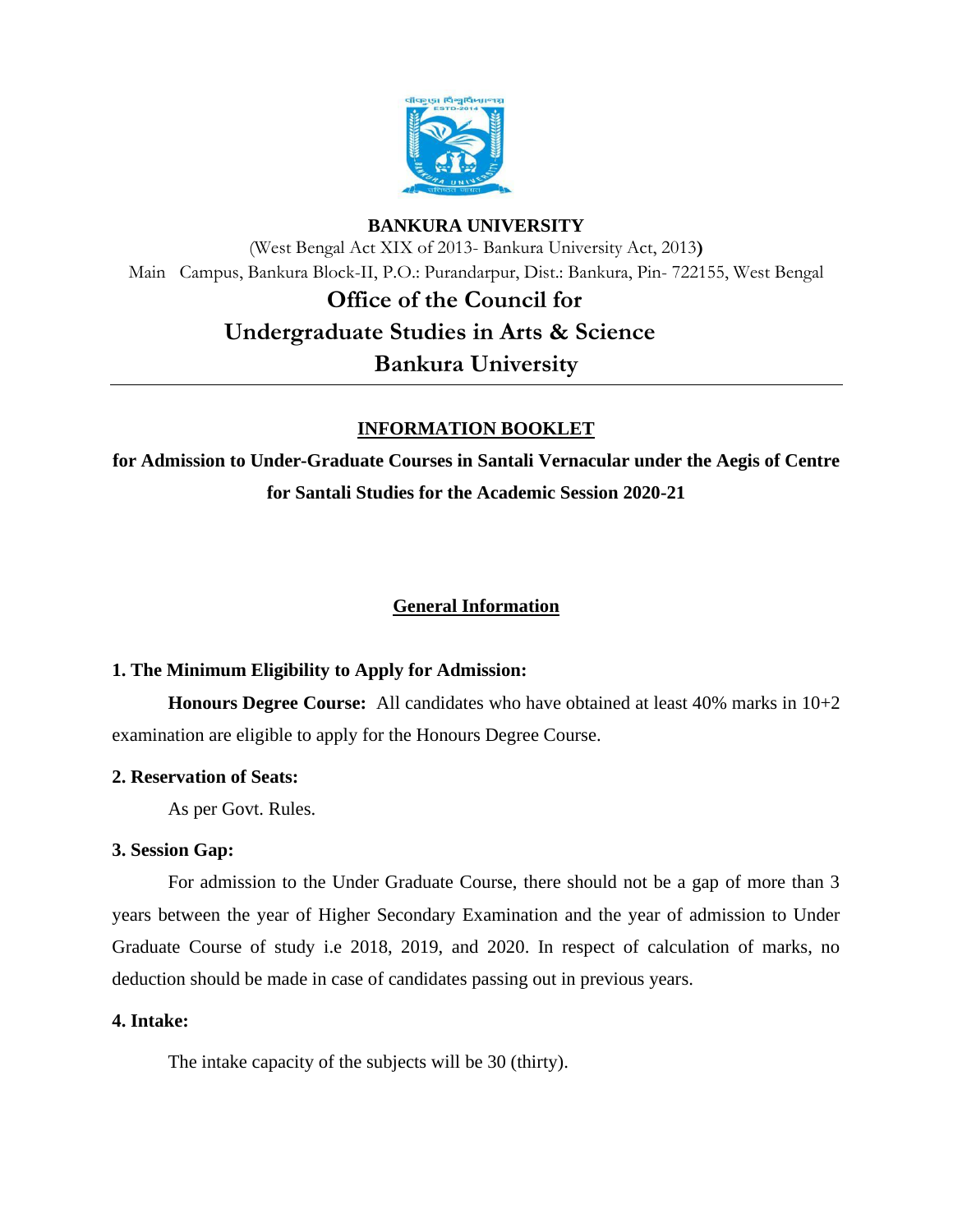# **5. Admission Fees:**

| <b>Item</b>                            | B.A. (Hons) (in Rs.) | B.Sc. (Hons) (in Rs.)                                                            |
|----------------------------------------|----------------------|----------------------------------------------------------------------------------|
| Admission                              | 200.00one time       | 200.00one time                                                                   |
| Tuition                                | 500.00(per semester) | 500.00(per semester)                                                             |
| Library                                | 150.00(per semester) | 150.00(per semester)                                                             |
| <b>Library Caution</b><br>Deposit      | 300.00 (Refundable)  | 300.00 (Refundable)                                                              |
| Development                            | 200.00(per semester) | 200.00(per semester)                                                             |
| <b>Identity Card</b>                   | $50.00$ (one time)   | $50.00$ (one time)                                                               |
| Games & Sports                         | 50.00(per semester)  | 50.00(per semester)                                                              |
| Registration                           | 100.00(one time)     | 100.00(one time)                                                                 |
| Enrolment                              | 50.00(per semester)  | 50.00(per semester)                                                              |
| <b>Students Aid Fund</b>               | $50.00$ (per yr.)    | $50.00$ (per yr.)                                                                |
| Electricity                            | 150.00(per semester) | 150.00(per semester)                                                             |
| Generator                              | 150.00(per semester) | 150.00(per semester)                                                             |
| Laboratory/Excursion<br>fee            | Nil                  | {400.00(Math)/500.00(Physics<br>&Chemistry)/ 400.00(Geography) }<br>per semester |
| Total fees at the time<br>of admission | 1950.00              | {2350.00(Math)/2450.00(Physics&<br>Chemistry)/2350.00(Geography) }               |

## **Fees Structure for U.G. Studies in Santali Vernacular**

| Total              | Amount (Rs.) |
|--------------------|--------------|
| 1. For Mathematics | 2350.00      |
| 2. Physics         | 2450.00      |
| 3. Chemistry       | 2450.00      |
| Geography<br>4.    | 2350.00      |
| 5. Philosophy      | 1950.00      |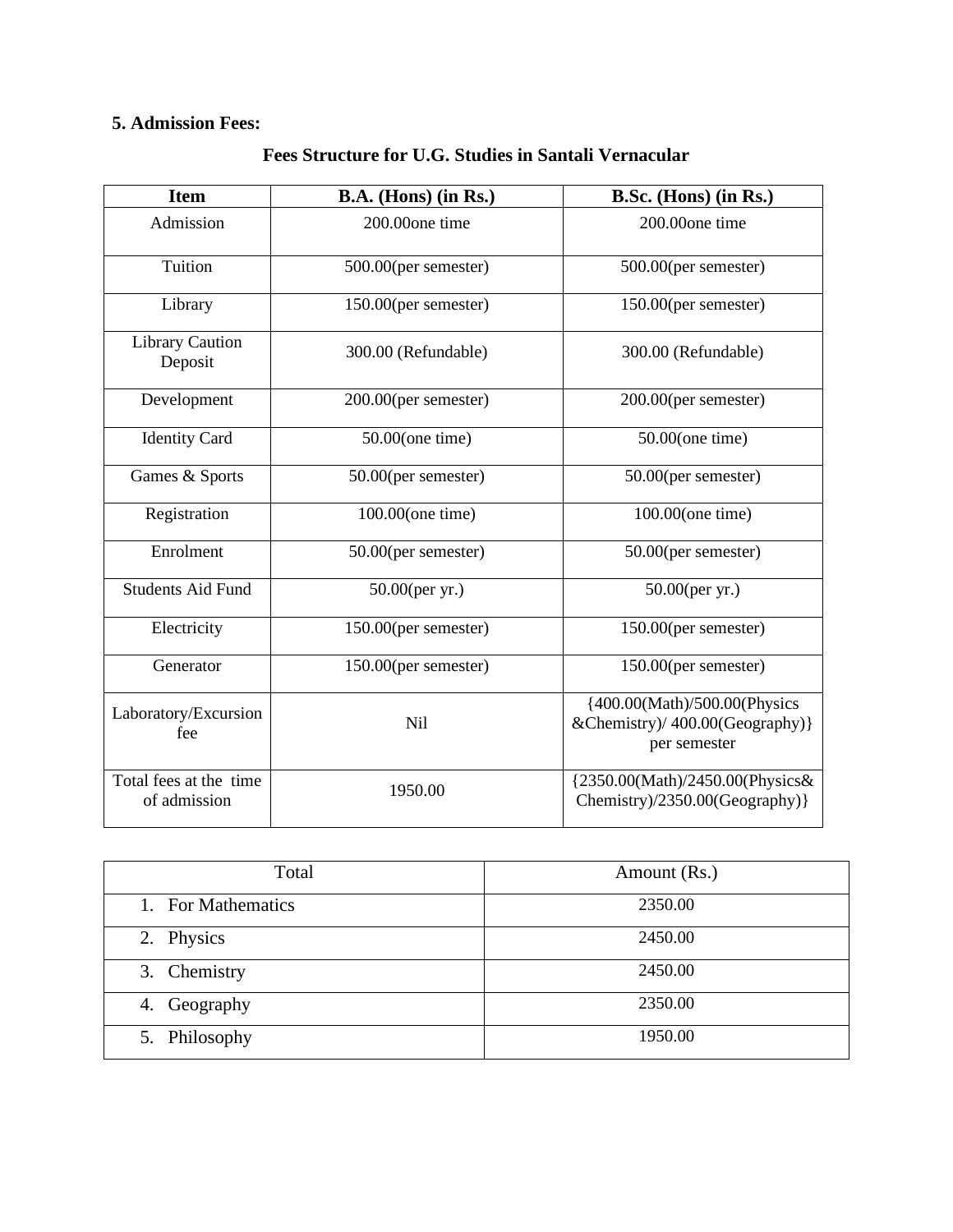**6. All payment** will be made through electronic mode linked to the portal only.

#### **Important Instructions**

- 1. After Registration the Merit List will be published. This Merit List will contain the names of all the eligible Candidates on the basis of the Marks obtained in H.S. Level. Best five (5) of the H.S. Subjects must be adopted for calculating the total marks and percentage. In case of equal marks in H.S. results, total marks/percentage of marks of immediately preceding examination is to be taken into account for ranking and after that the date of birth where the marks secured by the candidates in Secondary is the same. Merit list will be published subject wise and category wise
- 2. Documents to be uploaded by the students while filling up the online application:
	- a. Admit card and Mark-sheet of Madhyamik Examination.
	- b. Mark-sheet of Higher Secondary Examination.
	- c. Caste Certificate (where necessary).
	- d. PH Certificate (where necessary).
- 3. After publication of Merit List if any discrepancies/ anomalies/ flaws found by the candidates, they may contact the helpline or helpdesk through mobile/ e-mail etc. for rectification of error but it should be done within the due date as provided under the lists of important dates.
- 4. Admission list will contain both General as well as Reserved Category list.
- 5. Reserved Category Students will be asked through SMS and e-mail to use their choice whether they intend to get admission by opting general list or through reserved Category.
- 6. Candidates can take admission by payment of required fees through portal.
- 7. The candidates who will not take the admission as per the admission list published by this University, their candidature will not be considered for any further admission process.
- 8. If required, subsequent admission list will be published after the publication of first admission list.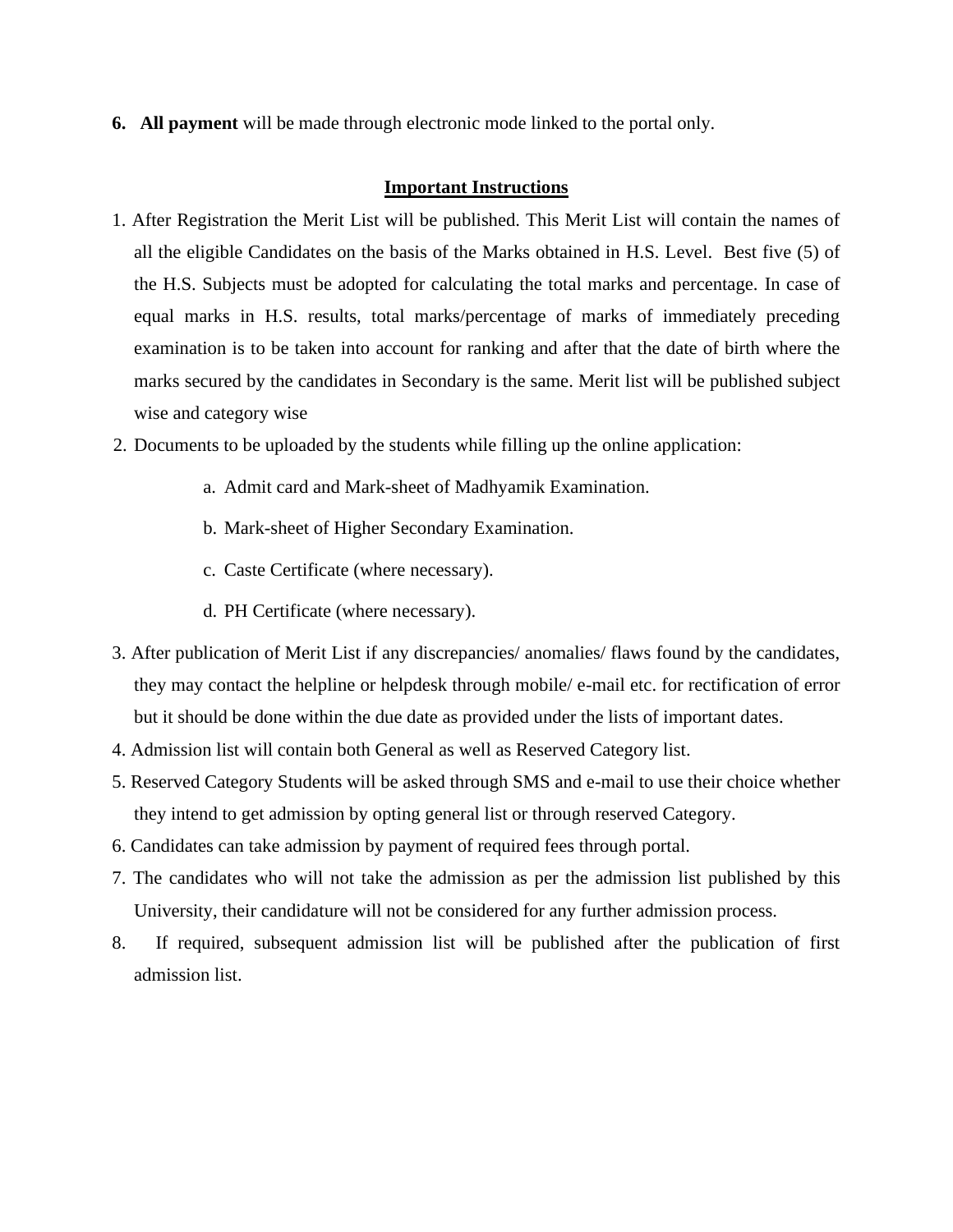#### **Important Dates**

|                | Activity                                              | Date                     |
|----------------|-------------------------------------------------------|--------------------------|
| 1              | Start of online form fill-up                          | 22.08.2020               |
| $\overline{2}$ | Last date of online form fill -up                     | 02.09.2020               |
|                | and payment of registration fees                      |                          |
| 3              | Publication of 1 <sup>st</sup> provisional Merit      | 04.09.2020               |
|                | <b>List for Admission</b>                             |                          |
| $\overline{4}$ | Complaint if any, against the Merit List,             | 05.09.2020 and 06.       |
|                | intimation may be given to Help-Line desk             | 09.2020                  |
|                | through mobile/ e-mail etc.                           |                          |
| 5              | Publication of revised 1 <sup>st</sup> Merit List for | 07.09.2020               |
|                | Admission                                             |                          |
| 6              | Admission by Payment of required Fees                 | 08.09.2020 to 18.09.2020 |
| $\overline{7}$ | Second Admission List (if required)                   | <b>TBA</b>               |
| 8              | Commencement of classes and verification              | <b>TBA</b>               |
|                | of credentials of the students from First             |                          |
|                | <b>Admission List</b>                                 |                          |

#### **General Instructions**

- 1. Candidates are required to go through the Information Booklet carefully before attempting for online application.
- 2. Once an application is received, it will be construed that the candidate agrees to all terms & conditions, rules & regulations stipulated in the Information Bulletin and notices published by the Bankura University for the said purpose.
- 3. Ensure that you are filling genuine application form available on line at [www.bankurauniv.ac.in](http://www.bankurauniv.ac.in/)
- 4. Please provide the current mobile no. and e-mail id so that future communication will be sent to the registered mobile no. and e-mail id.
- 5. All the information must match exactly with the school admit cards, mark sheets, certificates, photo identity cards, caste/category certificates etc.